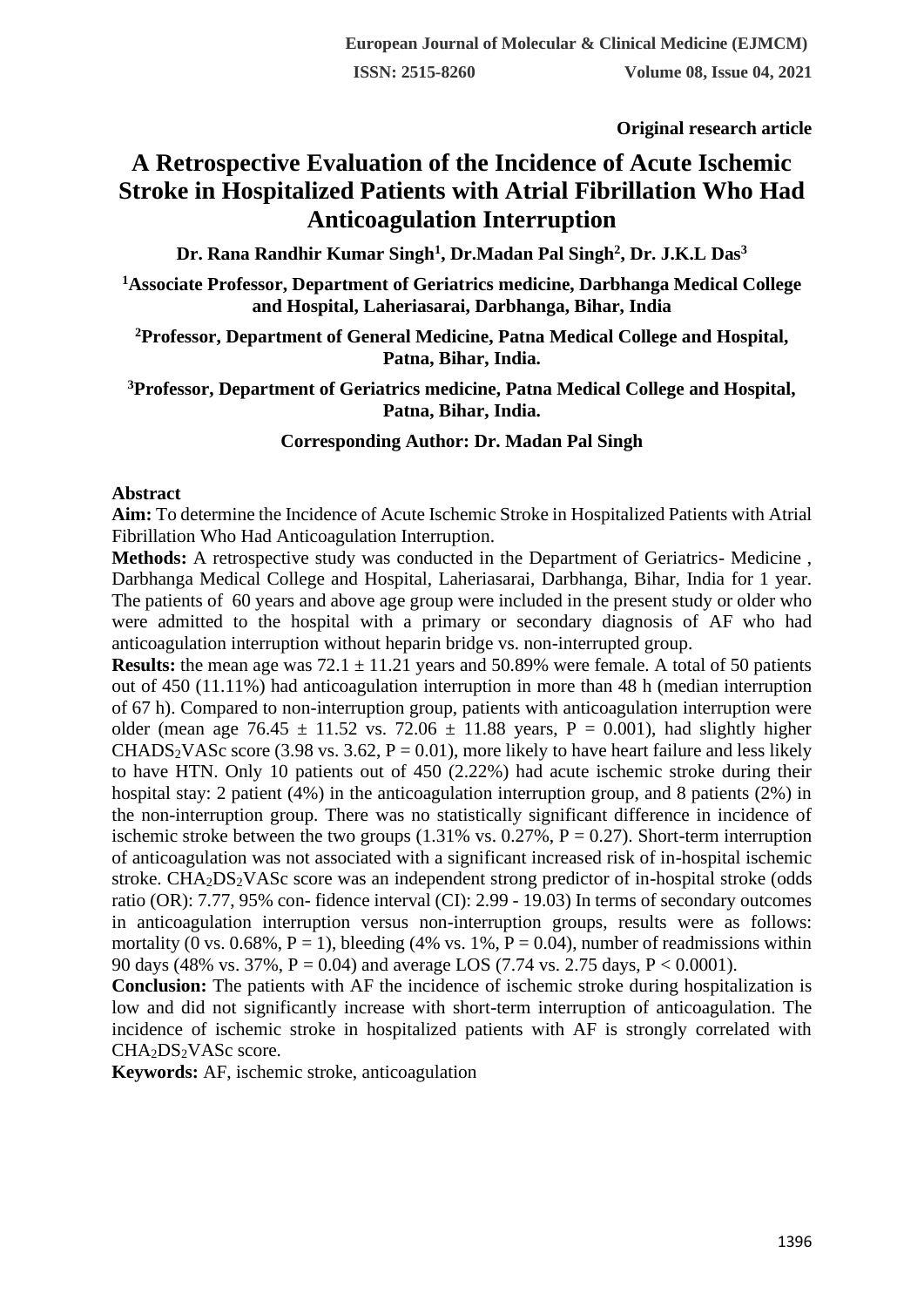# **Introduction**

The prevalence of atrial fibrillation (AF) ranges from 0.5 to 1%. 70% of afflicted persons are between the ages 65 and 85 with a median age of diagnosis of 75 years.<sup>1-4</sup> Discrepancies may be seen with gender, race, and the presence or absence of cardiovascular disease. There is an increased prevalence of AF in age-adjusted male population as compared to women. However, nearly 60% of AF patients over the age of 75 years are women. Caucasians have a higher prevalence of AF at 2.2 compared to 1.5% in African Americans over the age of 50 years.<sup>1</sup> Lastly, patients with known clinical cardiovascular disease have been shown to have AF rates as high as 9.1% in both men and women compared to 4.6% in comparable groups with subclinical disease and 1.6% in patients without cardiovascular disease.<sup>2</sup> Rates of hospitalizations have also increased  $2-3$  fold.<sup>5</sup> There is a well-established relationship between AF and chronic heart failure (CHF). A Framingham study showed AF accounts for 14% of deaths in the first few months of CHF diagnosis.<sup>6</sup> In some CHF clinical trials, the prevalence of AF was 4% in functional class I patients, 10%–27% in those with functional class II–III, and 50% in those with functional class IV. This shows the strong correlation between worsening cardiac function, age, and  $AF<sup>7</sup>$  Net effects include an increase in cost to the health care system due to the annual cost of AF-related expenses, which are estimated to be nearly 16 billion dollars in the United States alone.<sup>8</sup>

# **Materials and methods**

A retrospective study was conducted in the Department of Geriatrics- medicine, Darbhanga Medical College and Hospital, Laheriasarai, Darbhanga, Bihar, India for 1 year, after taking the approval of the protocol review committee and institutional ethics committee. Patients with a primary or secondary diagnosis of AF were included in this study. We included patients 18 years or older who were admitted to the hospital with a primary or secondary diagnosis of AF who had anticoagulation interruption without heparin bridge vs. non-interrupted group. We excluded patients who had acute ischemic cerebrovascular accident (CVA), hemorrhagic CVA, mechanical heart valves, previous or current deep vein thrombosis or pulmonary embolism on admission.

#### **Statistical analysis**

All the data were entered and analysed using SPSS version 25.0

# **Results**

A total of 450 patients were included in the study. In this cohort, mean age was  $72.1 \pm 11.21$ years and 50.89% were female. A total of 50 patients out of 450 (11.11%) had anticoagulation interruption in more than 48 h (median interruption of 65 h). Compared to non-interruption group, patients with anticoagulation interruption were older (mean age  $76.45 \pm 11.52$  vs. 72.06  $\pm$  11.88 years, P = 0.001), had slightly higher CHADS<sub>2</sub>VASc score (3.98 vs. 3.62, P = 0.01), more likely to have heart failure and less likely to have HTN. Other characteristics and differences between anticoagulation interruption and non-interruption groups are summarized in Table 1.

Only 10 patients out of 450 (2.22%) had acute ischemic stroke during their hospital stay: 2 patient (4%) in the anticoagulation interruption group, and 8 patients (2%) in the noninterruption group. There was no statistically significant difference in incidence of ischemic stroke between the two groups  $(1.31\% \text{ vs. } 0.27\%, P = 0.27)$  (Table 2).

Short-term interruption of anticoagulation was not associated with a significant increased risk of in-hospital ischemic stroke. CHA2DS2VASc score was an independent strong predictor of in-hospital stroke (odds ratio (OR): 7.77, 95% confidence interval (CI): 2.99 - 19.03) (Table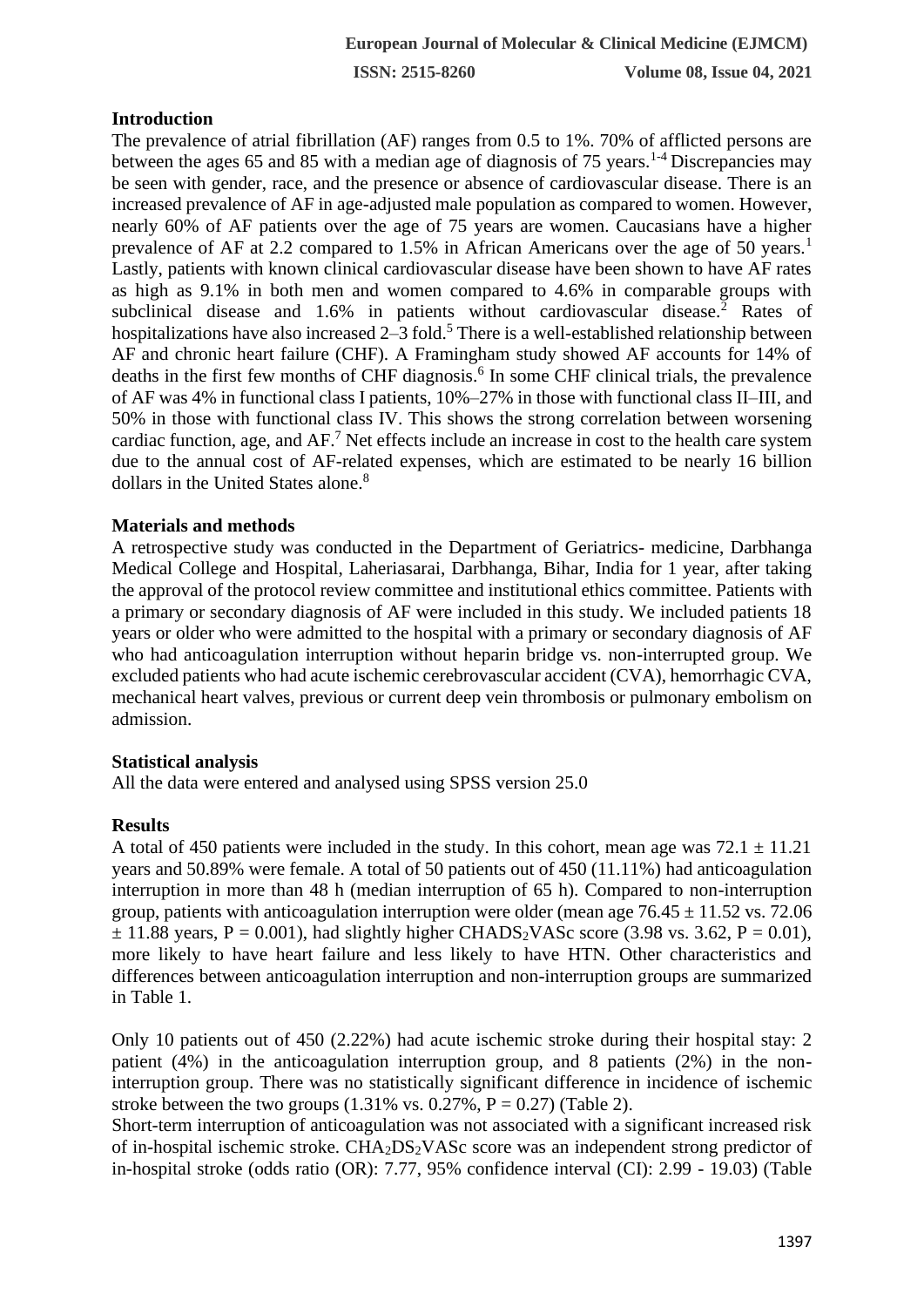**ISSN: 2515-8260 Volume 08, Issue 04, 2021**

3). The risk of ischemic stroke increased significantly in the moderate and high risk  $CHA<sub>2</sub>DS<sub>2</sub>VASc categories (score  $\geq 5$ ), only one patient developed stroke in the anticoagulation$ interruption group and had a CHADS<sub>2</sub>VASc score  $\geq$  7. None of the patients in the low risk group  $CHA_2DS_2VASc < 5$  had a stroke (Table 4).

In terms of secondary outcomes in anticoagulation interruption versus non-interruption groups, results were as follows: mortality (0 vs.  $0.68\%$ , P = 1), bleeding (4% vs. 1%, P = 0.04), number of readmissions within 90 days (48% vs. 37%,  $P = 0.04$ ) and average LOS (7.84 vs. 2.85 days,  $P < 0.0001$ ). There was a statistically significant difference between two groups in terms of bleeding, readmissions and average LOS. There was no difference in in-hospital mortality between the two groups.

| Parameter                               | Anticoagulant        | <b>Oroup</b> o<br>No anticoagulation | $P$ -value |
|-----------------------------------------|----------------------|--------------------------------------|------------|
|                                         | interruption $48$ h+ | interruption=400                     |            |
|                                         | $N=50$               |                                      |            |
| Age (mean $\pm$ SD)                     | $76.45 \pm 11.52$    | $72.06 \pm 11.88$                    | 0.001      |
| Male, $n$ $(\%)$                        | 21(42)               | 200(50)                              | 0.15       |
| CHA2DS2VASc (mean)                      | $3.98 \pm 1.13$      | $3.62 \pm 1.23$                      | 0.01       |
| $\pm$ SD)                               |                      |                                      |            |
| Ischemic CVA, n (%)                     | 2(4)                 | 8(2)                                 | 0.25       |
| CHF, $n$ $%$                            | 28(56)               | 120(30)                              | < 0.001    |
| $HTN, n$ $%$                            | 20(40)               | 272 (68)                             | 0.001      |
| Age $\geq$ 75 years, n (%)              | 32(64)               | 188(47)                              | 0.014      |
| Age 65 - 74 years, n (%)                | 18(36)               | 212(53)                              | 0.21       |
| Diabetes, $n$ $(\%)$                    | 13(26)               | 120(30)                              | 0.57       |
| Vascular disease, n (%)                 | 23(46)               | 176(44)                              | 0.61       |
| Bleeding, $n$ $(\%)$                    | 2(4)                 | 4(1)                                 | 0.03       |
| Mortality, n (%)                        | 0(0)                 | 2(0.5)                               | 1.00       |
| Readmission within 90                   | 24(48)               | 148 (37)                             | 0.03       |
| days, $n$ $(\%)$                        |                      |                                      |            |
| Average LOS (mean $\pm$ 7.84 $\pm$ 4.78 |                      | $2.85 \pm 2.39$                      | < 0.0001   |
| SD)                                     |                      |                                      |            |

| Table 1: Patient Characteristics of Anticoagulation Interruption versus No Interruption |
|-----------------------------------------------------------------------------------------|
| Groups                                                                                  |

SD: standard deviation; CVA: cerebrovascular accident; CHF: congestive heart failure; HTN: hypertension; LOS: length of hospital stay.

| Table 2: Association of Selected Factors with Acute In-Hospital Ischemic Stroke in |
|------------------------------------------------------------------------------------|
| <b>Hospitalized Patients with a History of AF</b>                                  |

| <b>Variables</b>            | <b>Ischemic CVA</b>        | No ischemic CVA             | <b>P-value</b> |
|-----------------------------|----------------------------|-----------------------------|----------------|
| Age (mean $\pm$ SD)         | $76.45 \pm 10.52$ (N = 10) | $72.06 \pm 10.88$ (N = 440) | 0.21           |
| Male, $n$ $(\%)$            | 3(30)                      | 212(48.18)                  | 0.67           |
| Female, $n$ $(\%)$          | 7(7)                       | 228 (51.82)                 | 0.67           |
| CHA2DS2VASc (mean $\pm$ SD) | $6.70 \pm 0.87$            | $3.52 \pm 1.63$             | 0.06           |
| CHF, $n$ $%$                | 2(20)                      | 140 (31.82)                 | 0.67           |
| HTN, $n$ $(\%)$             | 8(80)                      | 249 (56.59)                 | 0.29           |
| Age $\geq$ 75 years, n (%)  | 6(60)                      | 208(47.27)                  | 0.41           |
| Age 65 - 74 years, n (%)    | 4(40)                      | 145 (32.95)                 | 1.21           |
| Diabetes, $n$ $(\%)$        | 3(30)                      | 139 (31.59)                 | 0.65           |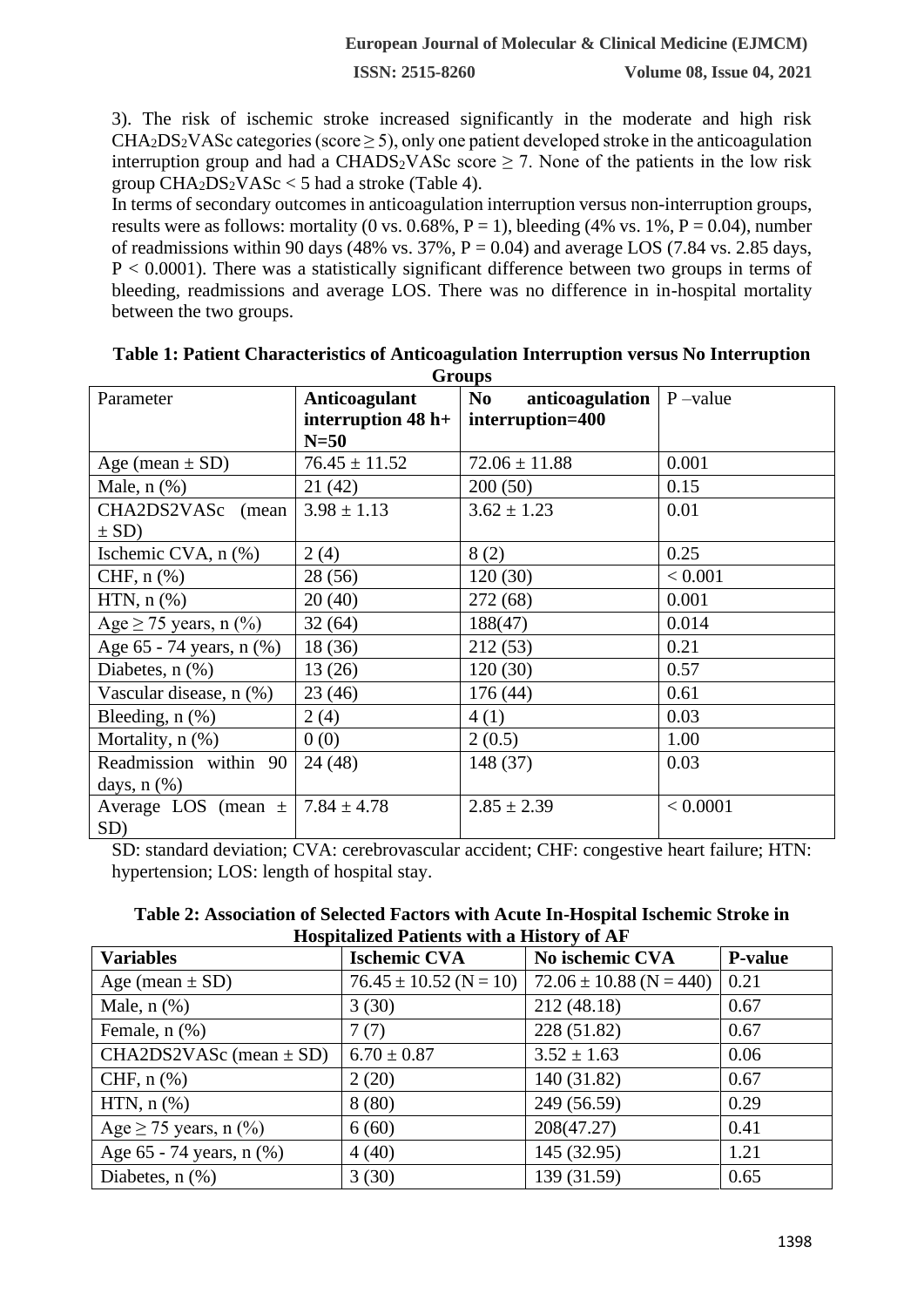## **European Journal of Molecular & Clinical Medicine (EJMCM)**

**ISSN: 2515-8260 Volume 08, Issue 04, 2021**

| Vascular disease, n (%)           | 3(30)            | 177 (40.23)     | 0.69 |
|-----------------------------------|------------------|-----------------|------|
| Anticoagulation interrupted, n    | 2(20)            | 18 (4.09)       | 0.19 |
| $(\%)$                            |                  |                 |      |
| anticoagulation<br>N <sub>o</sub> | 8(80)            | 422 (95.91)     | 0.19 |
| interruption, $n$ $(\%)$          |                  |                 |      |
| Bleeding, $n$ $(\%)$              | 0(0)             | 5(1.14)         | 1.5  |
| Mortality, $n$ $(\%)$             | 0(0)             | 3(0.68)         | 1.5  |
| Readmission within 90 days,       | 6(60)            | 148(33.64)      | 0.55 |
| $n$ (%)                           |                  |                 |      |
| Average LOS (mean $\pm$ SD)       | $6.90 \pm 11.23$ | $2.91 \pm 2.24$ | 0.38 |

AF: atrial fibrillation; SD: standard deviation; CVA: cerebrovascular accident; CHF: congestive heart failure; HTN: hypertension; LOS: length of hospital stay.

| Table 3: CHA <sub>2</sub> DS <sub>2</sub> VASc Significantly Associated With the Outcome Variable of In- |  |
|----------------------------------------------------------------------------------------------------------|--|
| <b>Hospital CVA</b>                                                                                      |  |

| <b>Effect</b>                                                         | <b>Odds ratio</b> |      | 95% Confidence interval |
|-----------------------------------------------------------------------|-------------------|------|-------------------------|
| Any interruption $48 + h(1)$ : presence vs. 0:   4.51<br>no presence) |                   | 0.49 | 46.12                   |
| CHA <sub>2</sub> DS <sub>2</sub> VASc                                 | 7.77              | 2.99 | 19.03                   |

Patients with higher CHA2DS2VASc scores are more likely than those with lower CHA2DS2VASc scores to have an in-hospital CVA. CHA2DS2VASc: congestive heart failure/left ventricular dysfunction, hypertension, age > 75 (two points), diabetes mellitus, history of stroke/TIA or thromboembolism (two points), vascular disease (prior myocardial infarction, peripheral artery disease, aortic plaque), age 65 - 74, sex category. CVA: cerebrovascular accident; TIA: transient ischemic attack.

#### **Table 4: Incidence of Acute Ischemic CVA in Relation to CHA2DS2VASc Risk Categories**

| ----- <u>-</u> -----                              |                                 |                                      |         |  |
|---------------------------------------------------|---------------------------------|--------------------------------------|---------|--|
| CHA2 DS2 VASc risk groups                         |                                 | Acute ischemic Acute ischemic CVA in | P value |  |
|                                                   | <b>CVA</b> in patients patients |                                      |         |  |
|                                                   | with                            | $AC$   without AC interruption       |         |  |
|                                                   | interruption                    |                                      |         |  |
| Low risk (score of 0 - 4) (N = $ 0/27(0\%)$       |                                 | $0/327(0\%)$                         | 1.11    |  |
| 354)                                              |                                 |                                      |         |  |
| Intermediate risk (score of $5 - 6$ )   0/22 (0%) |                                 | $1/48$ (2.08%)                       | 1.11    |  |
| $(N = 70)$                                        |                                 |                                      |         |  |
| High risk (score $\geq$ 7) (N = 26)               | $1/1(100\%)$                    | 2/25(8%)                             | 0.14    |  |

There is not a significant difference in the number of people that had a stroke between interruption and non-interruption groups, within each CHA2DS- 2VASc risk category. Majority of the patients who suffered stroke were in the intermediate and high-risk categories. CVA: cerebrovascular accident; AC: anticoagulation

# **Discussion**

Regardless of the strategy of symptom control, every patient needs to be evaluated for thromboembolic risk. An appropriate strategy must also be identified at the time of diagnosis and re-evaluated with each clinical encounter. Maintenance of anticoagulation in the immediate setting is critical to prevent systemic thromboembolism including stroke following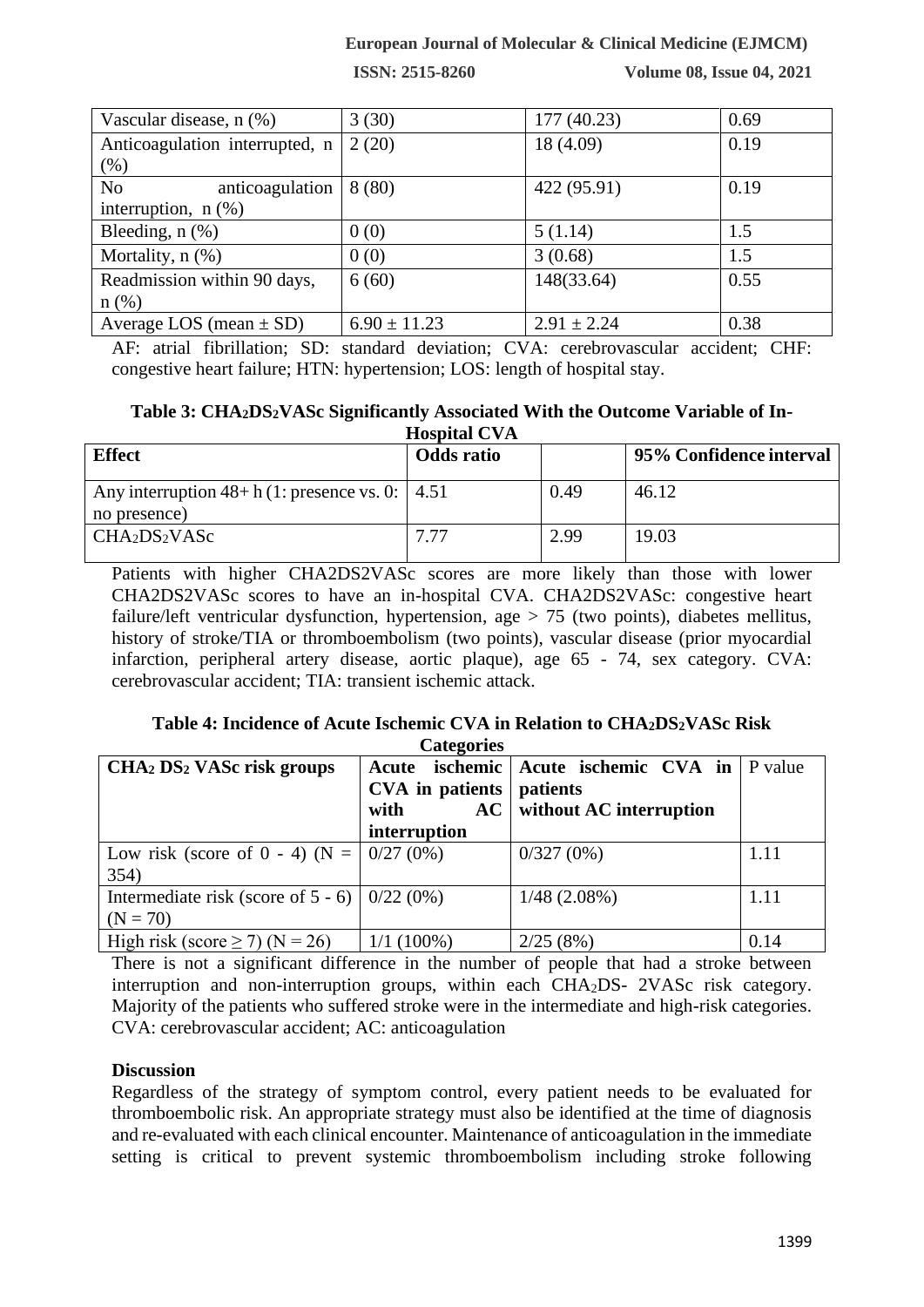**ISSN: 2515-8260 Volume 08, Issue 04, 2021**

pharmacologic or electrical cardioversion, which occurs within the first 3 days of restoration of sinus rhythm.

In this study, the in-hospital incidence of ischemic stroke in patients with AF did not significantly increase with short- term anticoagulation interruption.  $CHA<sub>2</sub>DS<sub>2</sub>VASc$  score was a strong predictor of the risk of in-hospital stroke regardless of anticoagulation interruption. The risk of ischemic stroke was significantly increased in the moderate  $(CHA<sub>2</sub>DS<sub>2</sub>VASc$  score 5 - 6) and high-risk (CHA2DS2VASc  $\geq$  7) groups.

The results of the study are important in two ways. First, previous studies have quantified 30 day and 1-year risk for is- chemic stroke<sup>9-12</sup>; however, our study quantifies the short- term inhospital risk of ischemic stroke in AF patients who are admitted to the hospital. This gives physicians more solid data to weigh risk versus benefit of interrupting anticoagulation in hospitalized patients with high bleeding risk. The CHA2DS-2VASc score was formulated to predict the 1-year risk of is-chemic stroke and has not been validated to predict short-term outcomes. Our study supports the common practice of using  $CHA<sub>2</sub>DS<sub>2</sub>VASC$  score as a predictor of short-term ischemic stroke risk in hospitalized patients with AF. Second, our study included hospitalized patients with AF who had anticoagulation interruption for any reason. Most studies on anticoagulation interruption included patients undergoing elective procedures. The BRIDGE trial which was the first prospective multicenter randomized controlled trial of patients with AF undergoing procedures showed no significant difference between treatments interrupted group compared to non-interrupted group with regards to stroke, systemic thromboembolism or TIA at 30 days. In our study we included all patients who had their anticoagulation interrupted and not bridged with heparin regardless of the reason. We could not ascertain the specific reason for the interruption though due to limitation in the data extraction. The rate of ischemic events was similar to that seen in the BRIDGE trial which was 0.3-0.4% for arterial thrombotic events over 30 days.<sup>13,14</sup> Our results are in line with current guidelines. In the 2017 ACC guidelines<sup>15-17</sup>, the ACC estimates the peri-procedural risk in AF patients at 0.35% for 30 days (based on BRIDGE and ORBIT AF studies) and recommends estimating an individual's daily risk of stroke or TIA by dividing the annual stroke risk by 365  $d$ ays.<sup>17-18</sup> However, this approach is taken from studies done in mostly intermediate risk patients undergoing elective procedures. Our study adds to the current literature by providing the actual rate of stroke during hospitalization which is higher than what would be expected using the ACC method of estimation. Although the ACC recommends that patients at highest risk for thromboembolic events without excessive bleeding risk should consider bridging, it acknowledges that whether or not to bridge patients with AF and a high  $CHA_2DS_2VASc$  score remains unclear. However, based on available data, some physicians consider bridging anticoagulation for patients with a confirmed recent stroke. Our study results agree with the ACC guidelines. It shows that the risk of acute stroke in low risk patients (CHA<sub>2</sub>DS- 2VASc)  $\langle$  5) is negligible and this population can be safely taken off anticoagulation. And all stroke cases occurred in intermediate or high-risk group. The lack of statistically significant difference in the incidence of stroke between the two groups in intermediate and high-risk patients is likely due to small number of events.

#### **Conclusion**

In hospitalized patients with AF the incidence of ischemic stroke during hospitalization is low and did not significantly increase with short-term interruption of anticoagulation. The incidence of ischemic stroke in hospitalized patients with AF is strongly correlated with CHA2DS2VASc score. Further investigations are needed to evaluate the impact of duration of anticoagulation interruption on stroke incidence in high-risk group.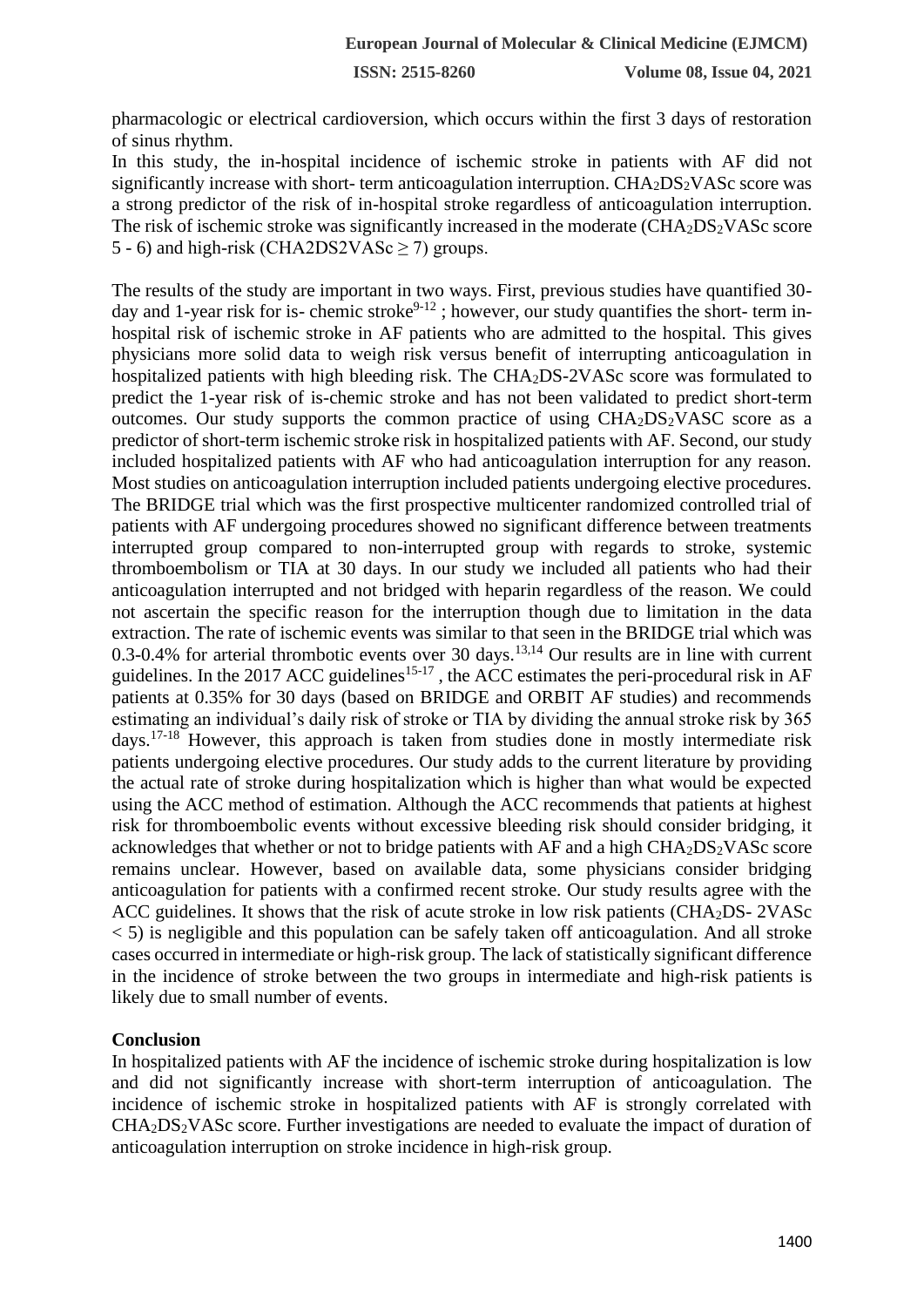## **Reference**

- 1. Go AS, Hylek EM, Phillips KA, Chang Y, Henault LE, Selby JV, et al. Prevalence of diagnosed atrial fibrillation in adults: National implications for rhythm management and stroke prevention: The AnTicoagulation and Risk Factors in Atrial Fibrillation (ATRIA) Study. *JAMA.* 2001;285:2370–5.
- 2. Feinberg WM, Blackshear JL, Laupacis A, Kronmal R, Hart RG. Prevalence, age distribution, and gender of patients with atrial fibrillation. Analysis and implications. *Arch Intern Med.* 1995;155:469–73.
- 3. Furberg CD, Psaty BM, Manolio TA, Gardin JM, Smith VE, Rautaharju PM. Prevalence of atrial fibrillation in elderly subjects (The cardiovascular health study) *Am J Cardiol.* 1994;74:236–41.
- 4. Psaty BM, Manolio TA, Kuller LH, Kronmal RA, Cushman M, Fried LP, et al. Incidence of and risk factors for atrial fibrillation in older adults. *Circulation.* 1997;96:2455–61.
- 5. Stewart S, MacIntyre K, MacLeod MM, Bailey AE, Capewell S, McMurray JJ. Trends in hospital activity, morbidity and case fatality related to atrial fibrillation in Scotland, 1986- 1996. *Eur Heart J.* 2001;22:693–701.
- 6. Deedwania PC, Lardizabal JA. Atrial fibrillation in heart failure: A comprehensive review. *Am J Med.* 2010;123:198–204.
- 7. De Ferrari GM, Klersy C, Ferrero P, Fantoni C, Salerno-Uriarte D, Manca L, et al. Atrial fibrillation in heart failure patients: Prevalence in daily practice and effect on the severity of symptoms. Data from the ALPHA study registry. *Eur J Heart Fail.* 2007;9:502–9.
- 8. Le Heuzey JY, Paziaud O, Piot O, Said MA, Copie X, Lavergne T, et al. Cost of care distribution in atrial fibrillation patients: The COCAF study. *Am Heart J.* 2004;147:121–6
- 9. Siegal D, Yudin J, Kaatz S, Douketis JD, Lim W, Spy- ropoulos AC. Periprocedural heparin bridging in patients receiving vitamin K antagonists: systematic review and metaanalysis of bleeding and thromboembolic rates. Cir- culation. 2012;126(13):1630-1639.
- 10. Douketis JD, Healey JS, Brueckmann M, Eikelboom JW, Ezekowitz MD, Fraessdorf M, Noack H, et al. Periopera- tive bridging anticoagulation during dabigatran or warfa- rin interruption among patients who had an elective sur- gery or procedure. Substudy of the RE-LY trial. Thromb Haemost. 2015;113(3):625-632.
- 11. Cavallari I, Ruff CT, Nordio F, Deenadayalu N, Shi M, Lanz H, Rutman H, et al. Clinical events after interruption of anticoagulation in patients with atrial fibrilla- tion: An analysis from the ENGAGE AF-TIMI 48 trial. Int J Cardiol. 2018;257:102-107.
- 12. Holbrook A, Schulman S, Witt DM, Vandvik PO, Fish J, Kovacs MJ, Svensson PJ, et al. Evidence-based manage- ment of anticoagulant therapy: antithrombotic therapy and prevention of thrombosis, 9th ed: American College of Chest Physicians Evidence-Based Clinical Practice Guidelines. Chest. 2012;141(2 Suppl):e152S-e184S.
- 13. Essebag V, Proietti R, Birnie DH, Wang J, Douketis J, Coutu B, Parkash R, et al. Shortterm dabigatran inter- ruption before cardiac rhythm device implantation: multi-centre experience from the RE-LY trial. Europace. 2017;19(10):1630-1636.
- 14. Kim TH, Kim JY, Mun HS, Lee HY, Roh YH, Uhm JS, Pak HN, et al. Heparin bridging in warfarin anticoagulation therapy initiation could increase bleeding in non-valvular atrial fibrillation patients: a multicenter propensity-matched analysis. J Thromb Haemost. 2015;13(2):182-190.
- 15. You JJ, Singer DE, Howard PA, Lane DA, Eckman MH, Fang MC, Hylek EM, et al. Antithrombotic therapy for atrial fibrillation: Antithrombotic Therapy and Preven- tion of Thrombosis, 9th ed: American College of Chest Physicians Evidence-Based Clinical Practice Guidelines. Chest. 2012;141(2 Suppl):e531S-e575S.